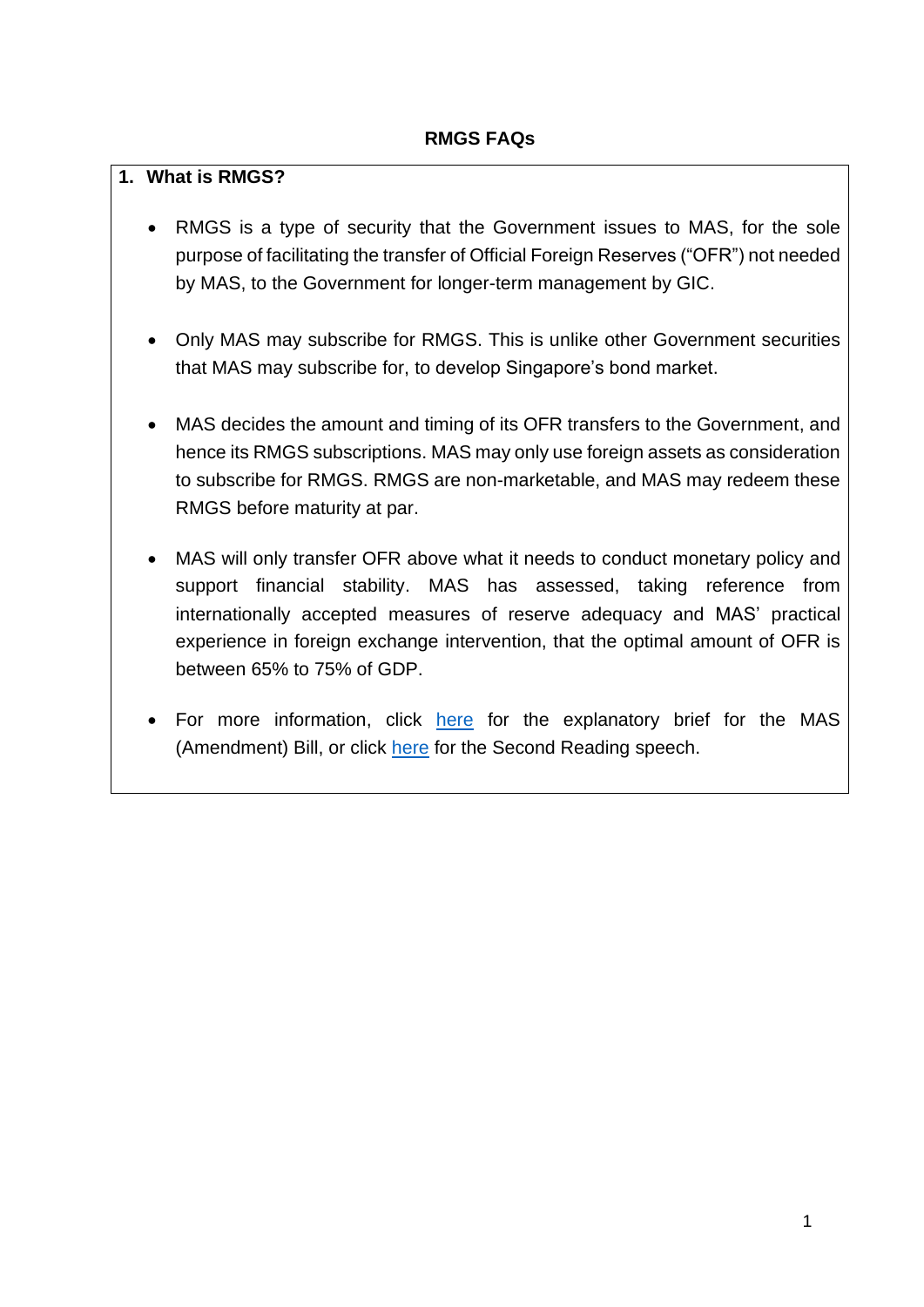#### **2. Why is there a need for the government to issue RMGS?**

- MAS accumulates OFR when it intervenes in the foreign exchange market as part of monetary policy implementation, to keep an appreciating Singapore dollar nominal effective exchange rate ("S\$NEER") within the bounds of MAS' policy band, through buying foreign currency and selling SGD.
- Currently, OFR transfers to the Government (see Q4 on why MAS transfers OFR to the Government) are facilitated by a reduction of Government deposits ("GDs", or monies). GDs are the Government's SGD cash deposits placed with MAS. It comprises cash proceeds from the Government's debt issuances as well as other sources (e.g., land sales proceeds, tax revenues).
- A new transfer mechanism is required as the accumulation of OFR is expected to outpace the growth of GDs.
	- o Accumulation of OFR. Structural factors, in the form of the Singapore economy's positive net savings and persistent capital inflows in recent years amid abundant liquidity in global financial markets and quantitative easing in other economies, can cause the S\$NEER to appreciate beyond a level consistent with domestic price stability.
	- o Smaller fiscal balances. Singapore's fiscal situation is expected to be tighter as the Government spends more to meet growing social and security needs, e.g., in healthcare, pre-school education, and security. This has resulted in a slower pace of growth in GDs.
- The issuance of RMGS allows OFR not needed by MAS to be transferred to the Government for longer-term management by GIC without being constrained by the availability of GDs.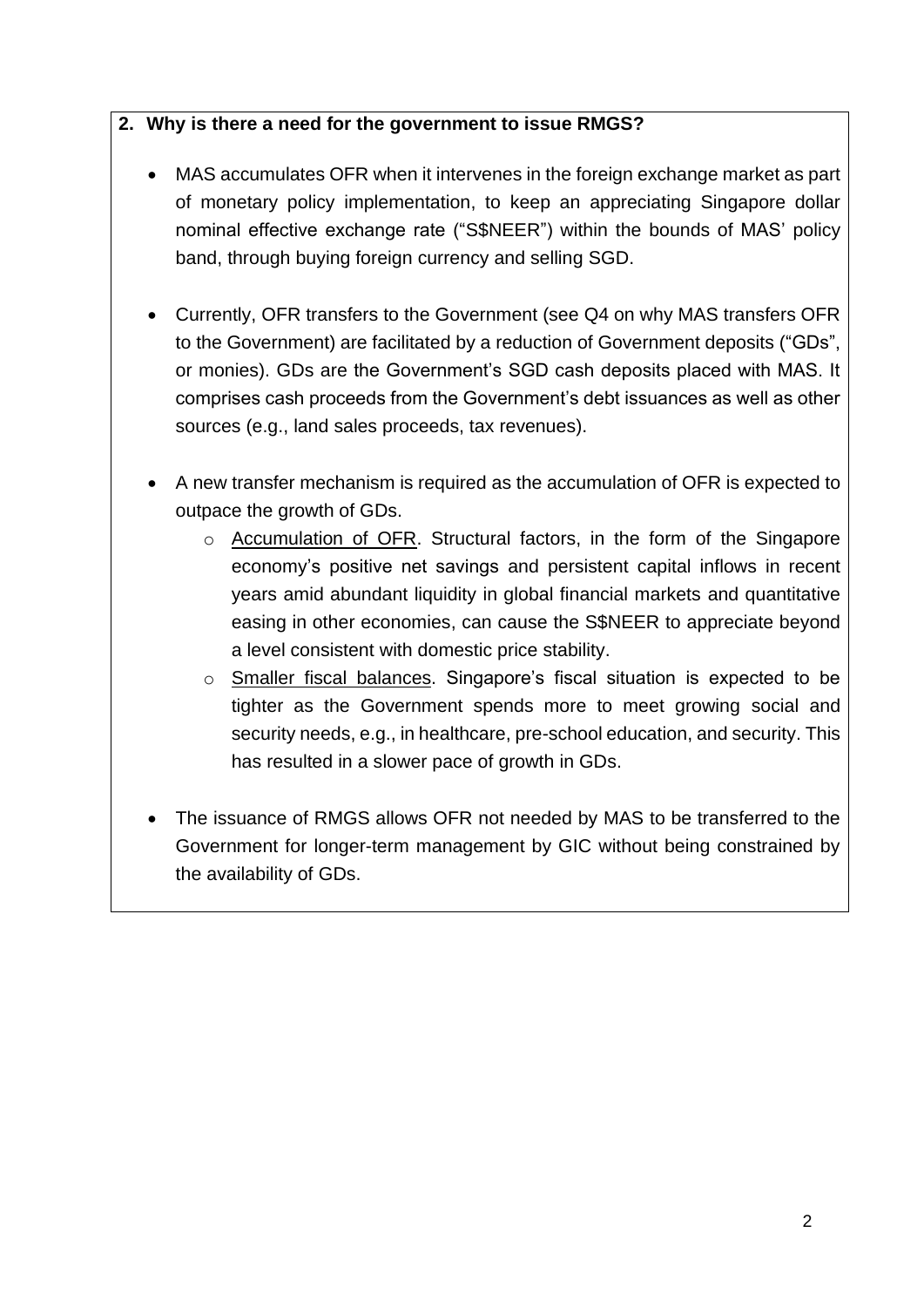## **3. How is OFR accumulated by MAS? Does RMGS change this process?**

- MAS accumulates foreign assets when implementing monetary policy via foreign exchange (FX) intervention operations. Foreign assets that MAS accumulates are known as OFR.
- To dampen appreciation pressures on the SGD, MAS intervenes in the spot FX market by buying USD and selling SGD.
	- o The buying of USD increases OFR, which are MAS' assets.
	- o The selling of SGD increases banks' SGD deposits with MAS, which are MAS' liabilities. These additional balances correspondingly increase the aggregate amount of SGD liquidity in the banking system.

## **Buy USD / Sell SGD**

| <b>Assets</b>    | <b>Liabilities</b>                    |
|------------------|---------------------------------------|
| Foreign Assets ↑ | Deposits of Banks with MAS $\uparrow$ |
|                  |                                       |

- MAS sterilises its FX interventions through its money market operations, to restore an appropriate level of SGD liquidity in the banking system and keep the monetary base unchanged. This supports the smooth functioning of SGD markets, and facilitates the needed lending and borrowing activity for market discovery of interest rates.
	- o MAS does so by withdrawing SGD liquidity using four instruments: direct borrowing, foreign exchange swaps, repurchase agreements on Singapore Government Securities, and issuance of MAS Bills.
	- o For example, by issuing more MAS Bills than maturing (net issuance of MAS Bills), MAS can withdraw the additional SGD liquidity and restore banks' SGD deposits with MAS to their original level.
	- o Sterilisation is not a pre-requisite for FX intervention (or accumulation of OFR), but is subsequent to such intervention to support the smooth functioning of interest rate markets rather than the monetary policy target (which is the S\$NEER).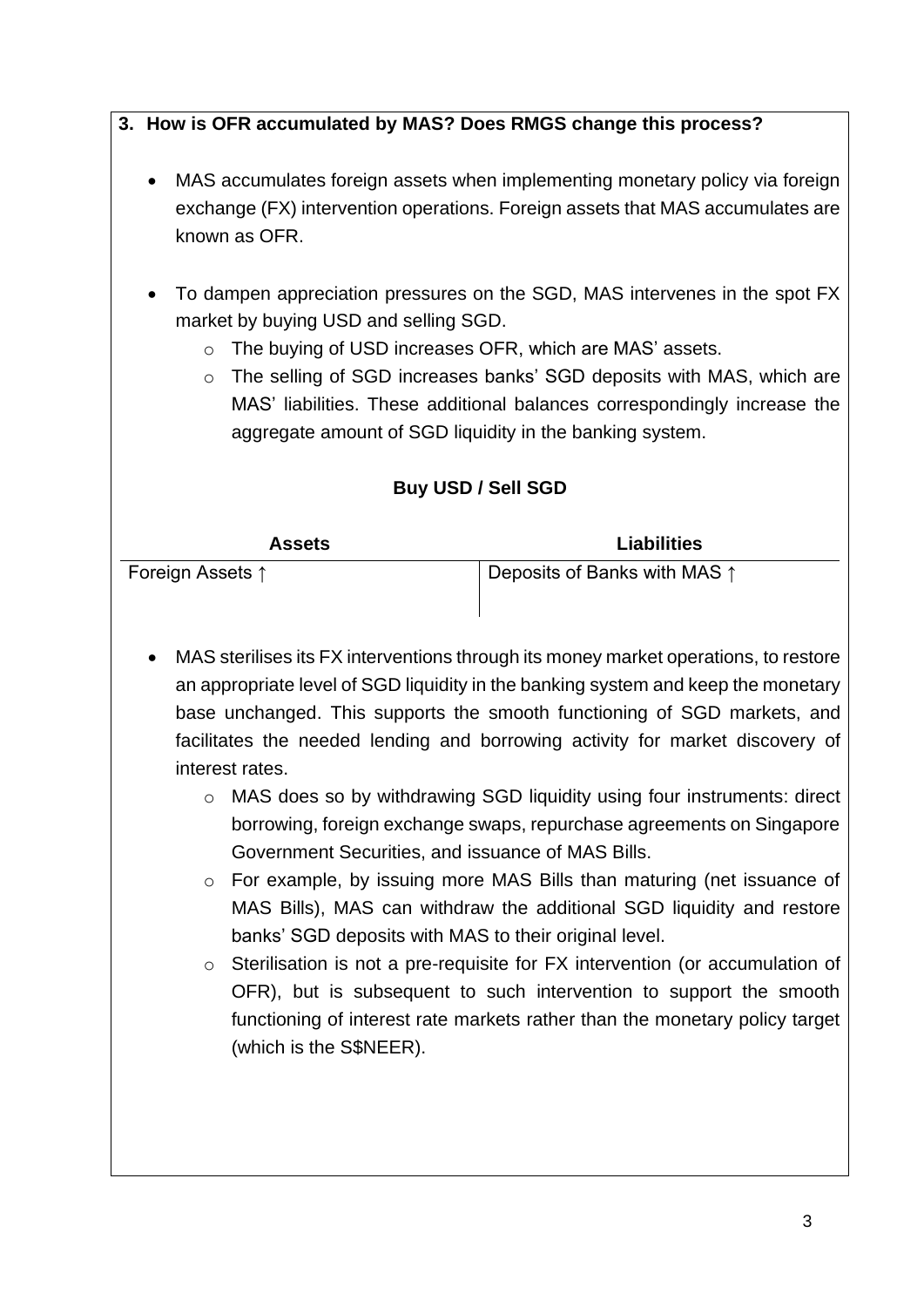| <b>Issuance of MAS Bills</b>                                                                                                                                                                                                                                                                                                                                                                                                                                                                                       |                                         |
|--------------------------------------------------------------------------------------------------------------------------------------------------------------------------------------------------------------------------------------------------------------------------------------------------------------------------------------------------------------------------------------------------------------------------------------------------------------------------------------------------------------------|-----------------------------------------|
| <b>Assets</b>                                                                                                                                                                                                                                                                                                                                                                                                                                                                                                      | <b>Liabilities</b>                      |
|                                                                                                                                                                                                                                                                                                                                                                                                                                                                                                                    | MAS Bills $\uparrow$                    |
|                                                                                                                                                                                                                                                                                                                                                                                                                                                                                                                    | Deposits of Banks with MAS $\downarrow$ |
| With the introduction of RMGS, there is no change in MAS' intervention and<br>sterilisation operations.<br>MAS will subscribe for RMGS only after it has accumulated more OFR than<br>$\circ$<br>what is needed to conduct monetary policy and support financial stability.<br>MAS decides the amount and timing of its OFR transfers to the<br>$\circ$<br>Government, and hence its RMGS subscriptions.<br>For more information, please click here for a monograph on Monetary Policy<br>Operations in Singapore. |                                         |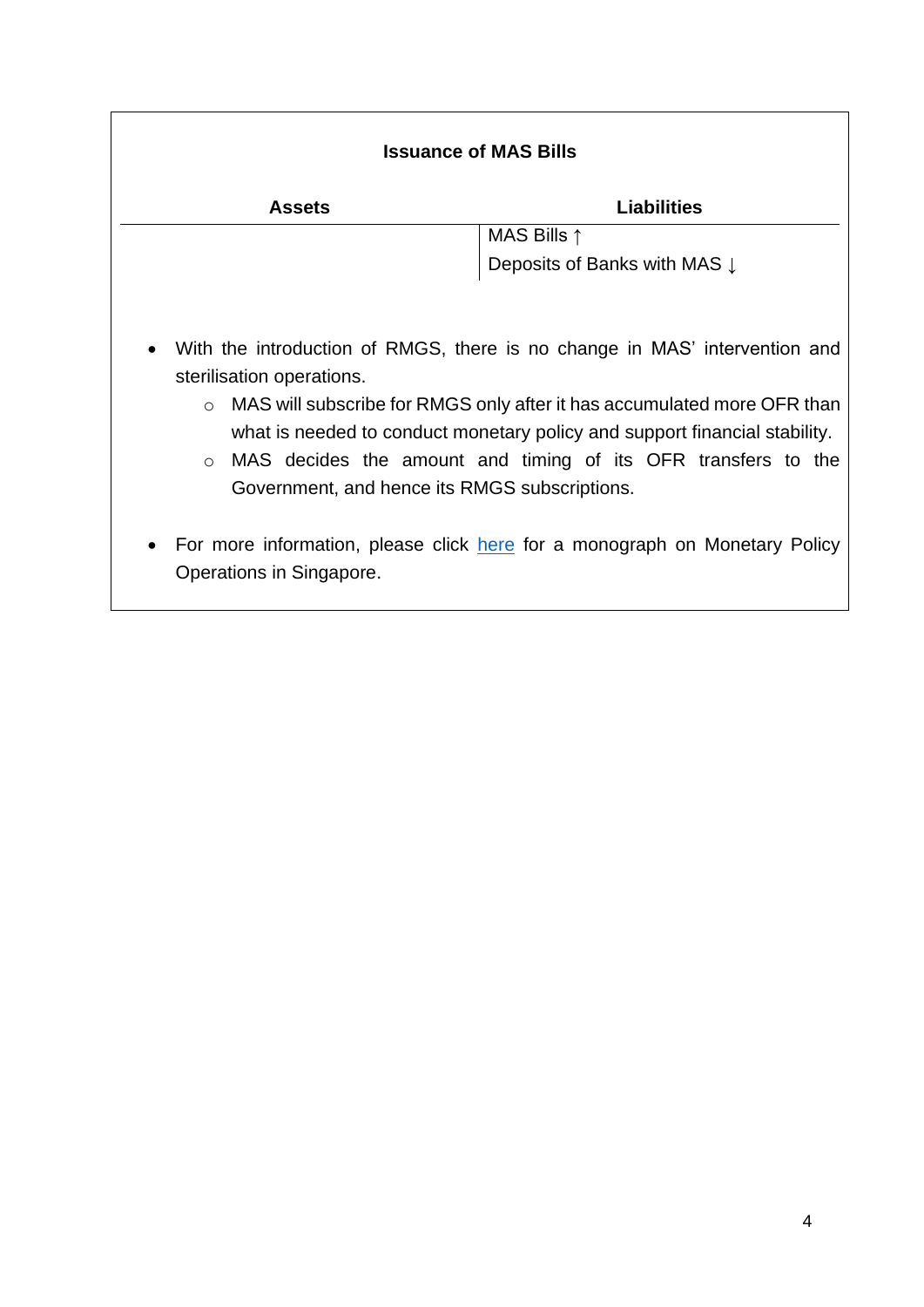## **4. What are the benefits of transferring the OFR to the Government?**

- GIC invests in longer-term, high-yielding assets rather than in liquid but lowyielding assets compared to MAS.
- Placing OFR above what MAS requires for the conduct of monetary policy and support of financial stability with GIC allows such assets to be invested for longerterm returns.

## **5. What happens if MAS subsequently requires the OFR?**

- The optimal amount of OFR held by MAS, of between 65% 75% of GDP, is expected to provide a strong buffer against stresses in the global economy and markets. This will be the first and key source of liquidity for MAS in implementing its mandate.
- Nevertheless, MAS will have the right to redeem the RMGS before maturity at par, to meet its OFR needs, for instance in a tail-risk event, to supplement the OFR on MAS' balance sheet.